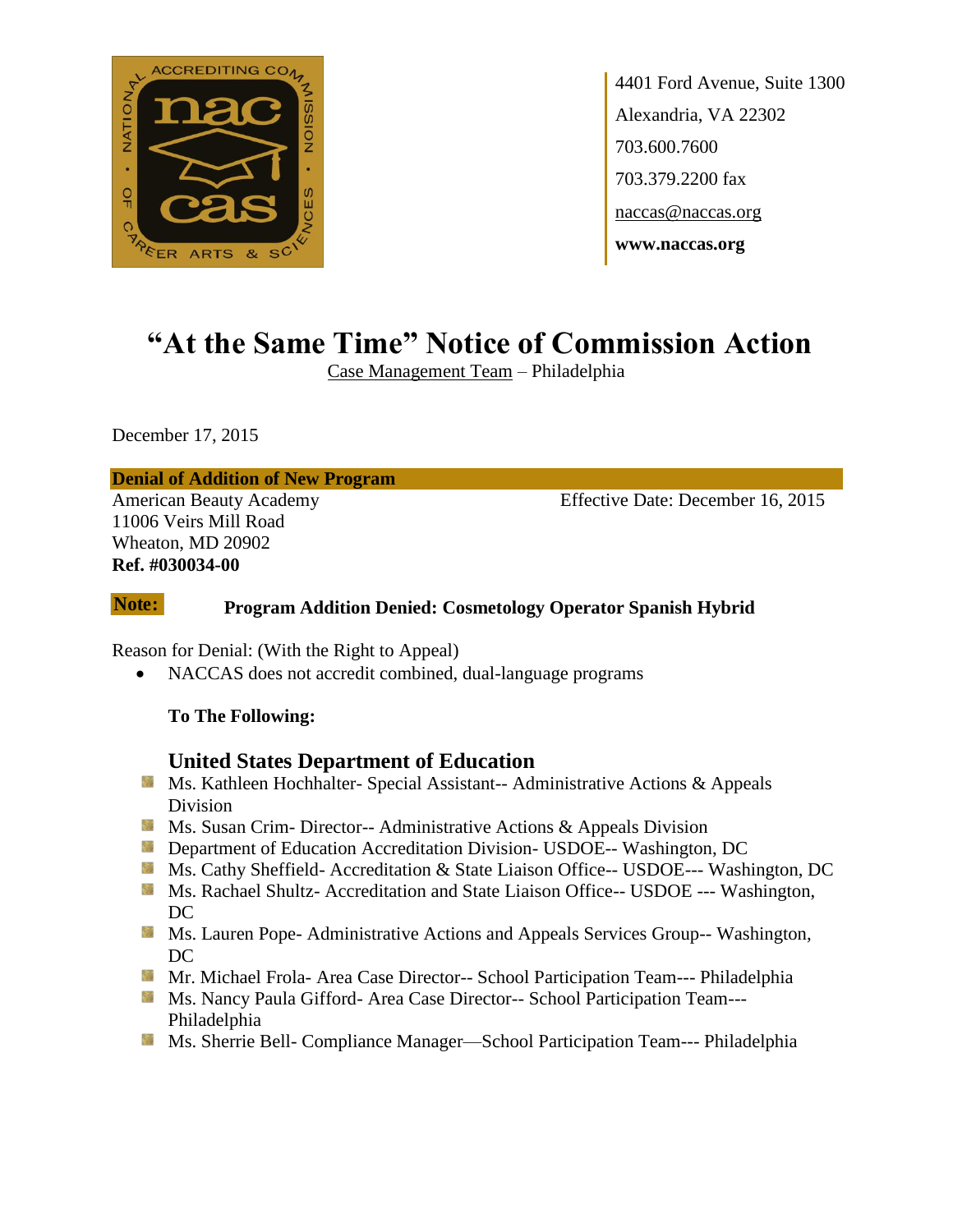# **Accreditors**

- Mr. Bill Larkin- Executive Director-- ACCET
- Mr. Michale McComis, Ed.D.- Executive Director-- ACCSC
- Mr. Albert Gray, Ph.D.- Executive Director-- ACICS
- Dr. Gary Puckett- Executive Director-- COE

### **State Authorities**

- Mr. Robert Wood- MD State Board of Cosmetologists-- Baltimore, MD
- Maryland State Board of Barbers- Baltimore, MD

# **Other**

- **Ms. Tammy Burkhart- Educause**
- Accredited Schools List Help Desk-- Westat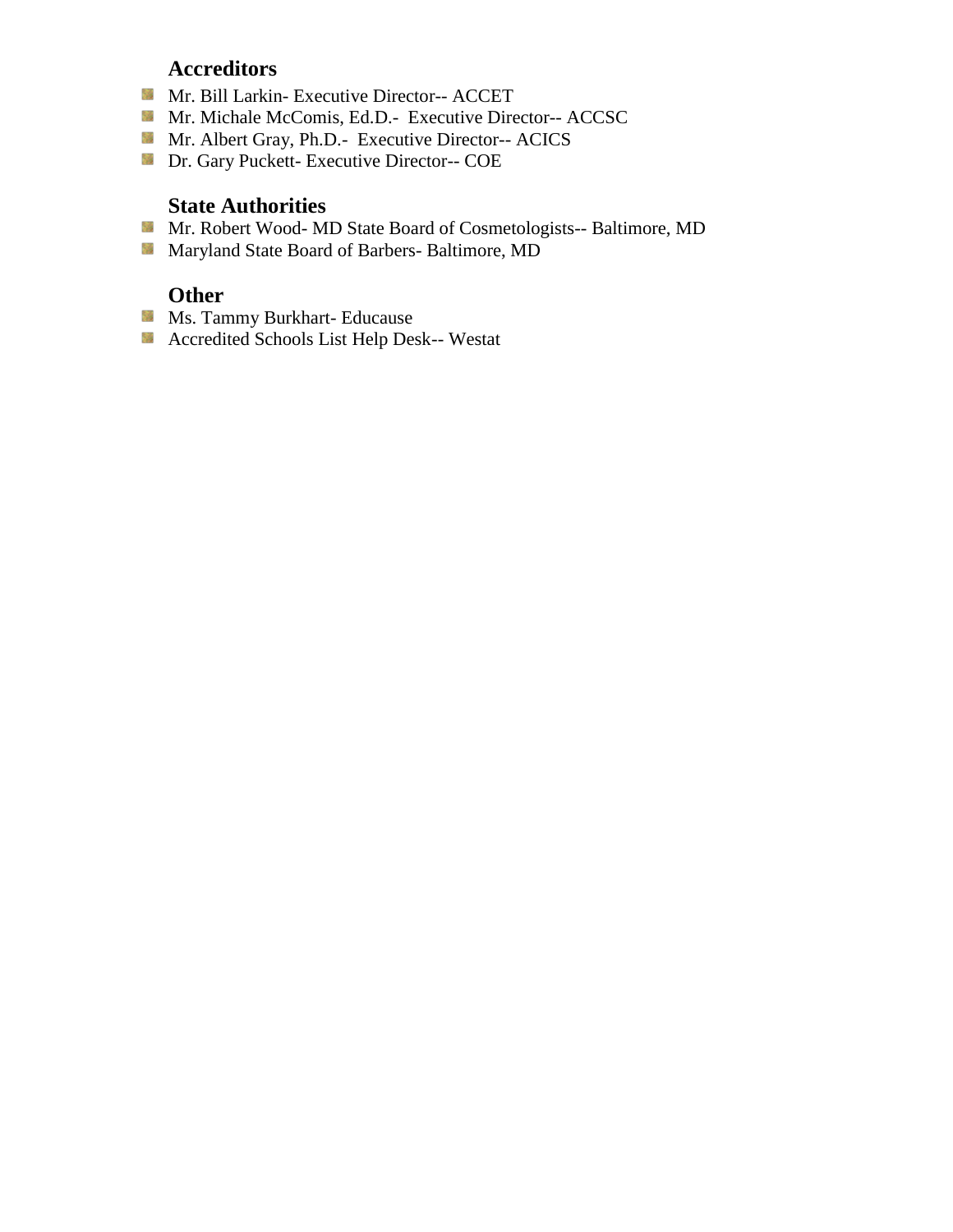

4401 Ford Avenue, Suite 1300 Alexandria, VA 22302 703.600.7600 703.379.2200 fax naccas@naccas.org **www.naccas.org**

# **Notice of Commission Action: Relinquishment of Accreditation**

**Pursuant to Section 8.13 of NACCAS'** *Rules of Practice and Procedure***, an accredited institution (1) shall be deemed to have relinquished its accreditation if it fails to respond to a "show cause" order relating to certain institutional changes, or if the response to such a "show cause: order does not warrant another action and (2) may voluntarily relinquish its accreditation at any time by written notice to NACCAS.**

Case Management Team – San Francisco

December 17, 2015

**Relinquishment of Accreditation**

8619 South Vermont Avenue Los Angeles, CA 90044 **Ref. #B14082-04**

Universal College of Beauty, Inc. Effective Date: December 17, 2015

### **Note:**

Reason for Relinquishment

Voluntary Relinquishment of Accreditation – (Rules Section 8.13 (a))

### **To The Following:**

# **United States Department of Education**

- **Ms. Kathleen Hochhalter- Special Assistant-- Administrative Actions & Appeals** Division
- **Ms. Susan Crim- Director-- Administrative Actions & Appeals Division**
- **Department of Education Accreditation Division- USDOE-- Washington, DC**
- Ms. Cathy Sheffield- Accreditation & State Liaison Office-- USDOE--- Washington, DC
- **MS. Rachael Shultz- Accreditation and State Liaison Office-- USDOE --- Washington,** DC